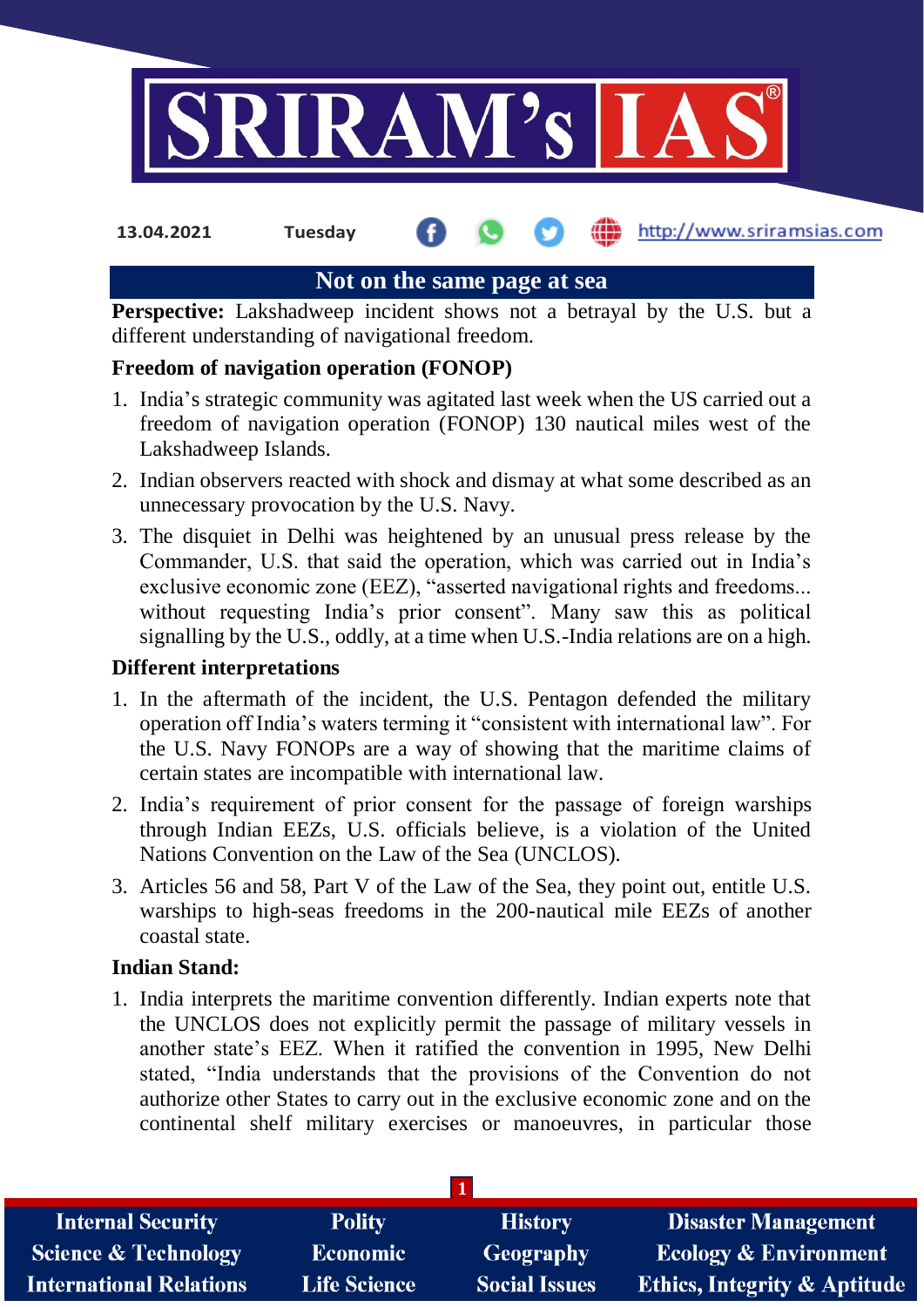

#### http://www.sriramsias.com **13.04.2021 Tuesday**

involving the use of weapons or explosives without the consent of the coastal State."

2. This position is consistent with India's domestic law — the Territorial Waters, Continental Shelf, Exclusive Economic Zone and Other Maritime Zones of India Act of 1976 — and remains unchanged.

**Understanding:** Despite disagreements over navigational freedoms, however, India and the U.S. have refrained from a public airing of differences.

- 1. Indian observers have come to accept U.S. FONOPs as an instrument in Washington's military and diplomatic toolkit that gives the U.S. Navy leverage in the contest with China in the South China Sea.
- 2. U.S. officials, too, have learnt to take Indian posturing in their stride. Washington knows New Delhi's real concern is the possibility of greater Chinese naval presence in Indian waters, in particular the threat of People's Liberation Army Navy submarines near Indian islands.
- 3. Delhi's pronouncements on foreign military activity in Indian EEZs, they know, don't need to be taken literally.

## **Routine Activity and Mere posturing**

- 1. Needless to say, U.S. FONOPs in Indian EEZs have been relatively low key, serving mainly to check a box on the U.S. Navy's record of activity in Asia. Since 2016, the U.S. Navy has carried out three forays through Indian EEZs keeping well outside Indian territorial waters.
- 2. In contrast, U.S. warships challenged excessive Chinese claims thrice in 2016, four times in 2017, six in 2018, eight in 2019, and nine in 2020. Most patrols are said to have come within 12 nautical miles of the territorial sea limit around China's islands.
- 3. Those statistics say something about the U.S. Navy's strategic priorities in Asia. By doing it to India the US wanted to message China that we don't do this to only you. Thus preempting any adversarial comment from China against its activities in the South China sea.

## **Lakshadweep: A smart choice**

1. The choice of Lakshadweep for the FONOP doesn't seem incidental. U.S. planners are likely to have known that a U.S. naval foray close to the 'strategic' Andaman and Nicobar Islands would be controversial.

| <b>Internal Security</b>        | <b>Polity</b>       | <b>History</b>       | <b>Disaster Management</b>              |
|---------------------------------|---------------------|----------------------|-----------------------------------------|
| <b>Science &amp; Technology</b> | <b>Economic</b>     | Geography            | <b>Ecology &amp; Environment</b>        |
| <b>International Relations</b>  | <b>Life Science</b> | <b>Social Issues</b> | <b>Ethics, Integrity &amp; Aptitude</b> |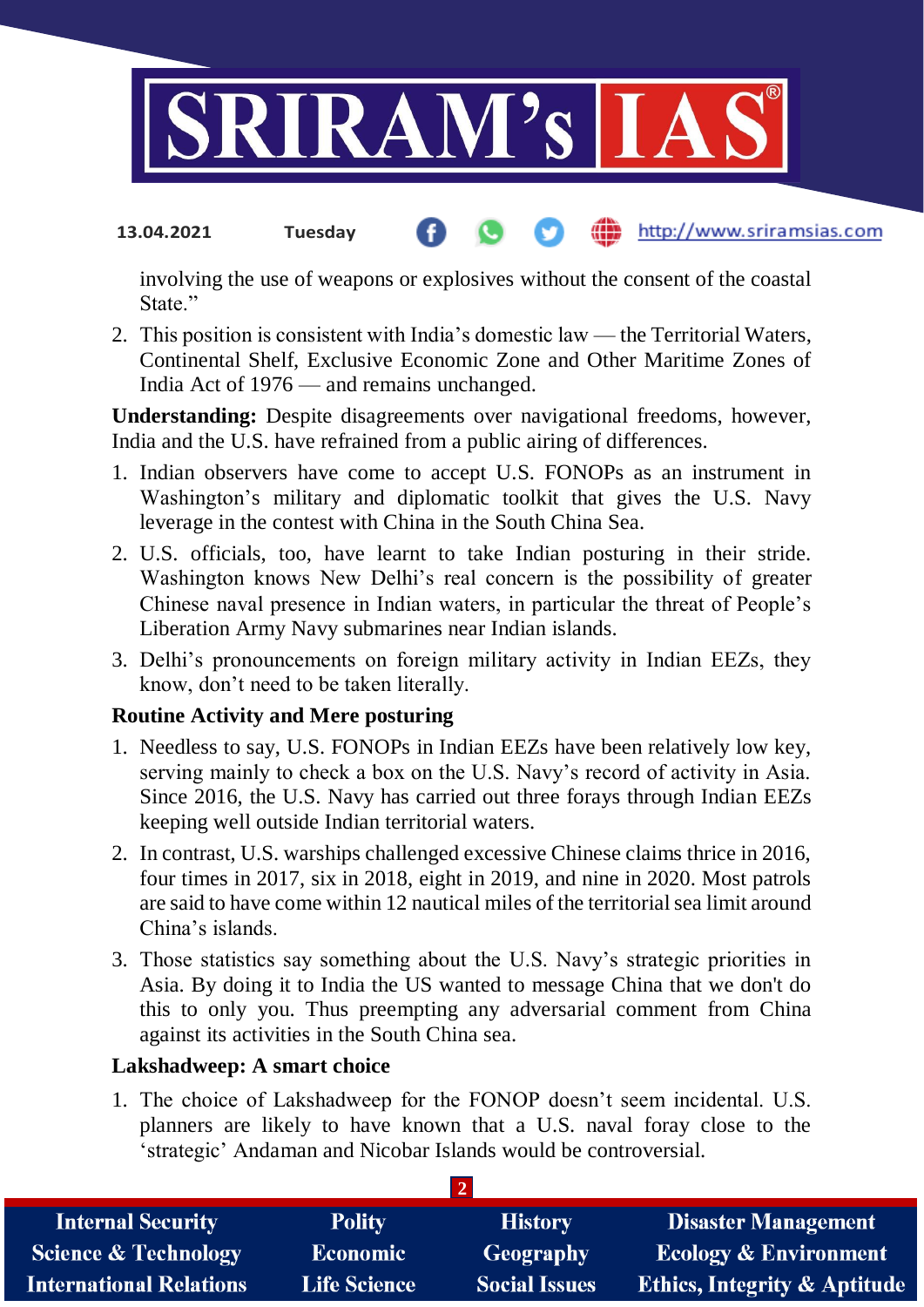

#### http://www.sriramsias.com **13.04.2021 Tuesday**

- 2. Besides necessitating a response from New Delhi, it could have exposed a wrinkle in the relationship that both sides have so far been discreet about: the disagreement over the interpretation of the UNCLOS.
- 3. U.S. planners are likely to have calculated that a naval operation in the waters off Lakshadweep would be unremarkable.
- 4. With maritime boundaries around the Lakshadweep more settled than the Andaman and Nicobar Islands (where straight baselines on the Western edge of the islands have in the past raised uncomfortable questions), Indian officials could even afford to ignore the operation.
- 5. To guard against any misreading of intent, the U.S. Navy coupled its FONOP in Indian waters with another sail through the territorial seas of the Maldives, a country with which the U.S. signed a defence agreement in 2020. The idea, ostensibly, was to signal to China that the U.S. Navy is committed to upholding the rules-based order in the waters of opponents and partners alike.
- 6. Alas, the U.S. 7th Fleet erred in releasing a press statement that set the issue ablaze. Once social media picked up the story, it took on a life of its own.

## **Bridging the divide**

- 1. The U.S. must recognise that FONOPs have implications for New Delhi that go beyond the infringement of Indian jurisdiction in the near seas. Such operations normalise military activism close to India's island territories that remain vulnerable to incursions by foreign warships.
- 2. The U.S. Navy's emphasis on navigational freedoms in the EEZs encourages other regional navies to violate India's domestic regulations in the waters surrounding the Andaman and Nicobar Islands. U.S. hectoring on the subject isn't acceptable as Washington is yet to ratify the UNCLOS.
- 3. But New Delhi, too, must rethink its stand on freedom of navigation in the EEZs. The reality is that India's domestic regulation is worryingly out of sync with international law. India's declaration of straight baselines delineating zones around the Andaman and Nicobar Islands (on the Western edge), in particular, is a discrepancy that cannot be explained as a minor departure from the provisions of the UNCLOS.

| 3                               |                 |                      |                                         |
|---------------------------------|-----------------|----------------------|-----------------------------------------|
| <b>Internal Security</b>        | <b>Polity</b>   | <b>History</b>       | <b>Disaster Management</b>              |
| <b>Science &amp; Technology</b> | <b>Economic</b> | Geography            | <b>Ecology &amp; Environment</b>        |
| <b>International Relations</b>  | Life Science    | <b>Social Issues</b> | <b>Ethics, Integrity &amp; Aptitude</b> |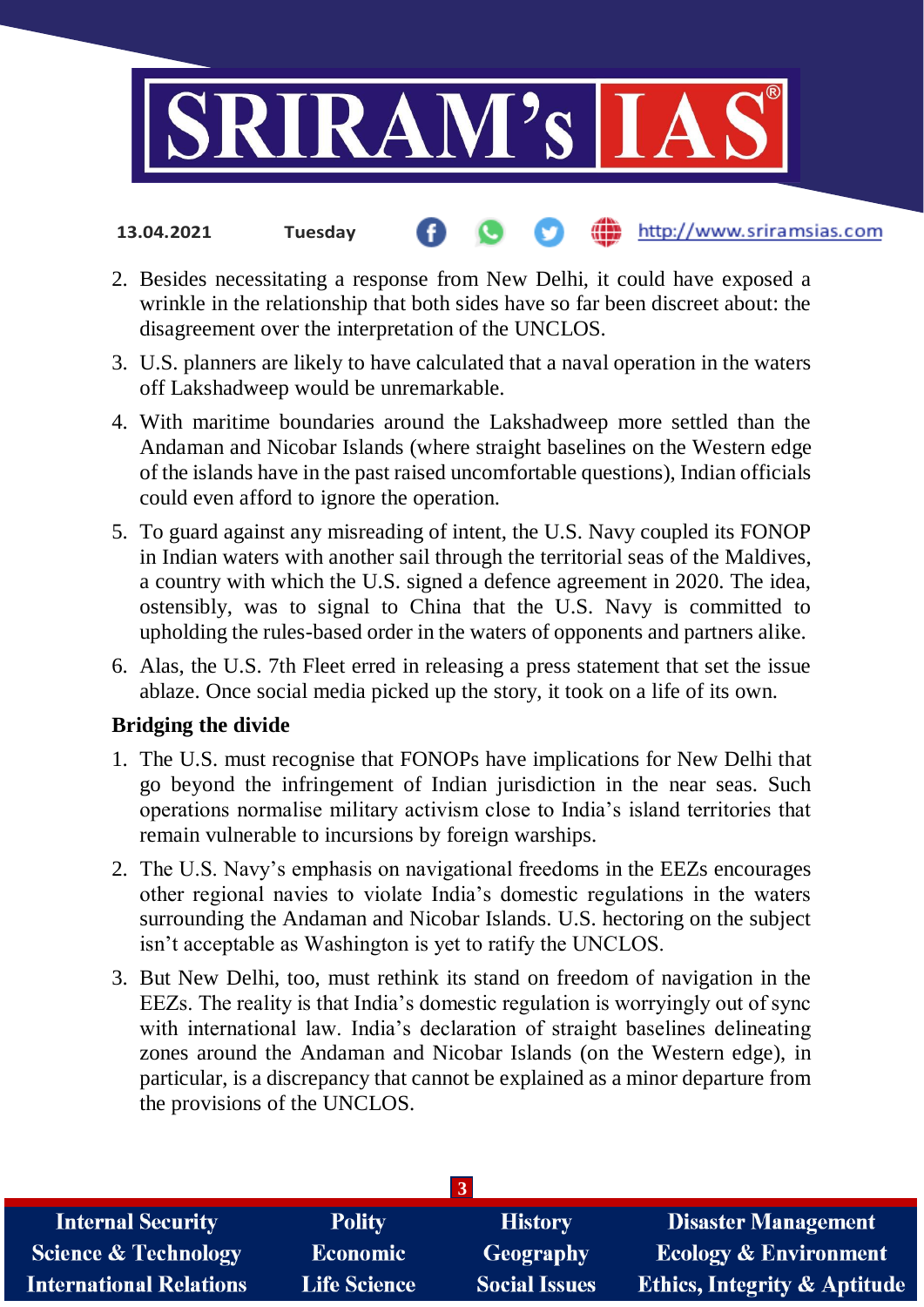

#### the http://www.sriramsias.com **13.04.2021 Tuesday**

# **India's South Asian opportunity**

The statement issued by the Director Generals of Military Operations of India and Pakistan, in late February, that they agree to strictly observe all agreements between the two countries, coincided with a statement made by Pakistani Prime Minister Imran Khan in Colombo that "our only dispute is Kashmir and it can only be resolved through dialogue." This was later strongly endorsed by Pakistan's Army Chief, General Qamar Bajwa.

#### **Socio-economic development: common challenges of South Asia**

- 1. This shows that there is a growing, but unstated, realisation that neither country can wrest parts of Kashmir that each controls from the other.
- 2. Rather, it is best to focus on resolving issues that blight the entire subcontinent — poverty, malnutrition and unconscionable neglect of the young. It is a realisation that the India-Pakistan animosity hurts regionalism and South Asian growth.

#### **Economic integration**

- 1. A fair peace between India and Pakistan is not just good for the two states but for all the nations constituting the South Asian Association for Regional Cooperation (SAARC).
- 2. Reports such as the World Bank publication titled 'A Glass Half Full' and others from the Asian Development Bank and the European Union conclude that there is explosive value to be derived from South Asian economic integration.
- 3. While SAARC has facilitated limited collaborations among its members, it has remained a victim of India-Pakistan posturing blocking trade and connectivity and people-to-people ties.
- 4. Now, given that the two countries have agreed to maintain a ceasefire, it is time for India to seize the moment and become more South Asia-concerned and much less Pakistan-obsessed.
- 5. An economically transformed and integrated South Asian region could advantageously link up with China's Belt and Road Initiative and even join the Regional Comprehensive Economic Partnership, the world's largest

| <b>Internal Security</b>        | <b>Polity</b>       | <b>History</b>       | <b>Disaster Management</b>              |
|---------------------------------|---------------------|----------------------|-----------------------------------------|
| <b>Science &amp; Technology</b> | <b>Economic</b>     | <b>Geography</b>     | <b>Ecology &amp; Environment</b>        |
| <b>International Relations</b>  | <b>Life Science</b> | <b>Social Issues</b> | <b>Ethics, Integrity &amp; Aptitude</b> |